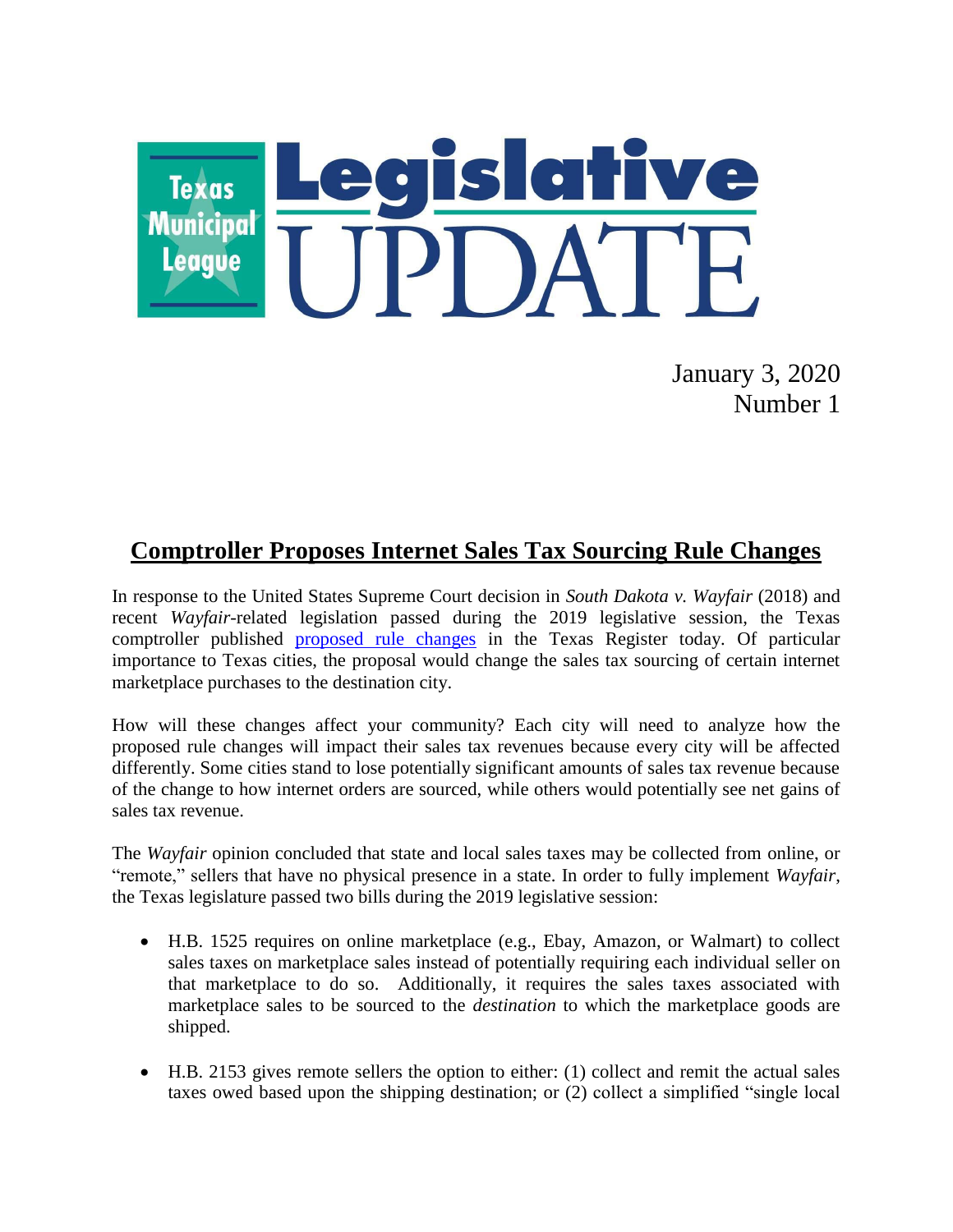use tax rate" of roughly 1.75 percent on all sales. Remote sellers who collect the single local use tax rate send the money to the comptroller, who remits the revenue to local taxing entities based upon their existing proportion of the local sales tax base.

The comptroller's proposal makes changes to 34 Texas Administrative Code Section 3.334, which deals generally with local sales and use taxes. Many of the changes will not significantly alter the collection of city sales and use taxes. Other changes are quite beneficial to Texas cities. For instance, the proposal generally requires sellers to collect local use taxes, a burden that currently falls on the purchaser of goods under certain circumstances.

However, the proposed change affecting orders made on the internet could significantly alter the sales tax base in some Texas cities. The comptroller proposes to add Section 3.334(c)(6), which states that "internet orders are not received at a place of business of the seller in Texas." This statement represents a significant departure from the current rule, which generally provides that, when an internet order is received by a seller at a place of business in Texas, the sale is consummated at the place of business at which the order is received.

Under the current rule, sales taxes on internet orders made by Texas residents can potentially be sourced to the community in Texas where a given place of business is located. Under the *proposed* rule, sales taxes on internet orders made by Texas residents wouldn't automatically be sourced to the community where the place of business is located. Instead, sales tax sourcing would vary depending on the following considerations:

- Is the internet order placed using the seller's device? Under the proposal, if a purchaser places an order for a taxable item with a seller using the internet on a computer or device of the seller at the seller's place of business in Texas, the sale is consummated at that place of business, regardless of where the order is fulfilled. (This provision would not apply to an order placed on the internet using the *purchaser's* device.)
- Is the internet order fulfilled from a place of business of the seller in Texas? Under the proposal, except for the scenario above when an internet order is placed using the seller's device, if a seller fulfills an internet order at a location that is a place of business of the seller in Texas, the sale is consummated at the place of business where the internet order is fulfilled.
- If the internet order is fulfilled from a location in Texas that is not a place of business of the seller in Texas, the sale is consummated at the location in Texas to which the order is shipped or delivered, or at which the purchaser of the item takes possession. In other words, the sales taxes are sourced to the destination to which the order is delivered.
- If the internet order is fulfilled from a location outside of Texas, the sale is not consummated at a location in Texas. However, in accordance with the *Wayfair* opinion, local use taxes are due and sourced to the destination to which the order is delivered.

Some cities have relied for years upon sales taxes being sourced to their city from internet orders within the state under the current rule structure. Further, some cities may have entered into sales